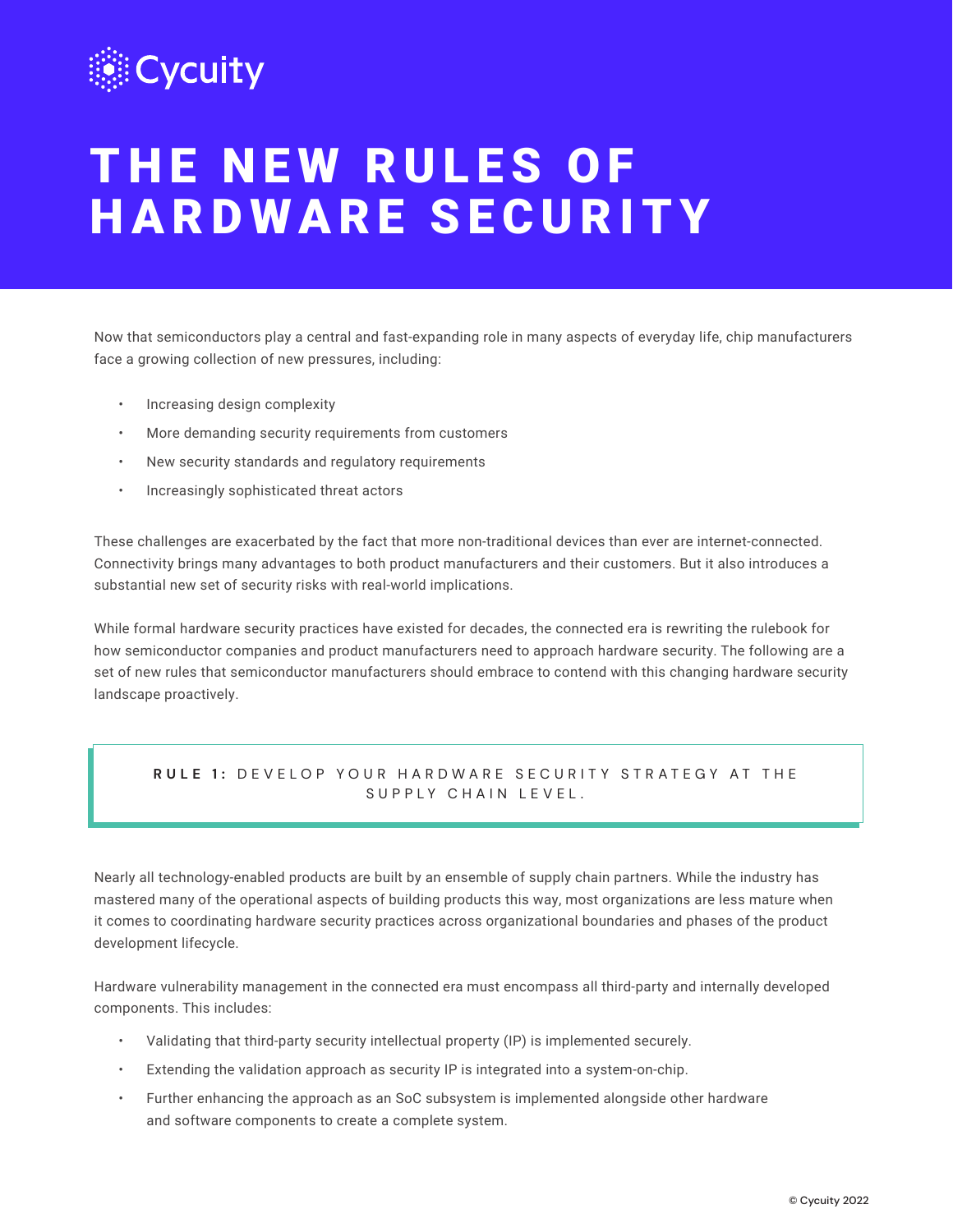# RULE 2: CREATE <u>VERIFIABLE</u> SECURITY REQUIREMENTS EARLY IN THE DESIGN PROCESS.

A sound hardware security strategy starts with clear and comprehensive requirements. But this is more challenging to accomplish than it seems on the surface.

To be effective, security requirements must have the following characteristics:

- Broad coverage of both known and unknown security risks.
- Clear metrics that make it possible to measure validation progress and completeness.
- 1. Identify all assets that need to be protected.
- 2. State the security objectives for each of these assets.
- 3. Identify protection mechanisms that meet these objectives **for each asset**.
- 4. Define methods of measuring the efficacy of each protection mechanism.

Accomplishing this will likely require new hardware security verification techniques that provide more flexibility and scalability than those used in the past.

# RULL U. MUVE BETUND TUNUTIUMAE VENTTUATION TU<br>IDENTIFY VULNERABILITIES AND UNEXPECTED BEHAVIOR. **RULE 3: MOVE BEYOND FUNCTIONAL VERIFICATION TO**

Functional verification plays a foundational role in hardware security. Traditional techniques like formal verification and SystemVerilog Assertions (SVA) are effective starting points for verifying expected behavior of security IP, but they still leave a substantial gap in overall hardware vulnerability management.

Verification of expected behavior alone does not ensure that unexpected behavior won't also occur. It also fails to rule out the presence of known or unknown hardware security vulnerabilities. So, while continuing to perform functional verification is important, it's essential to augment these techniques with additional security verification approaches that are expressive and scalable enough to detect unknown or unexpected conditions as well.

One of the most powerful techniques that can be used to close this gap is information flow analysis. By analyzing flow-enabling signals concretely and flow data elements symbolically, information flow analysis can be scaled to detect unknown vulnerabilities and unexpected behavior systematically at every step from foundational security IP to software-enabled SoC.